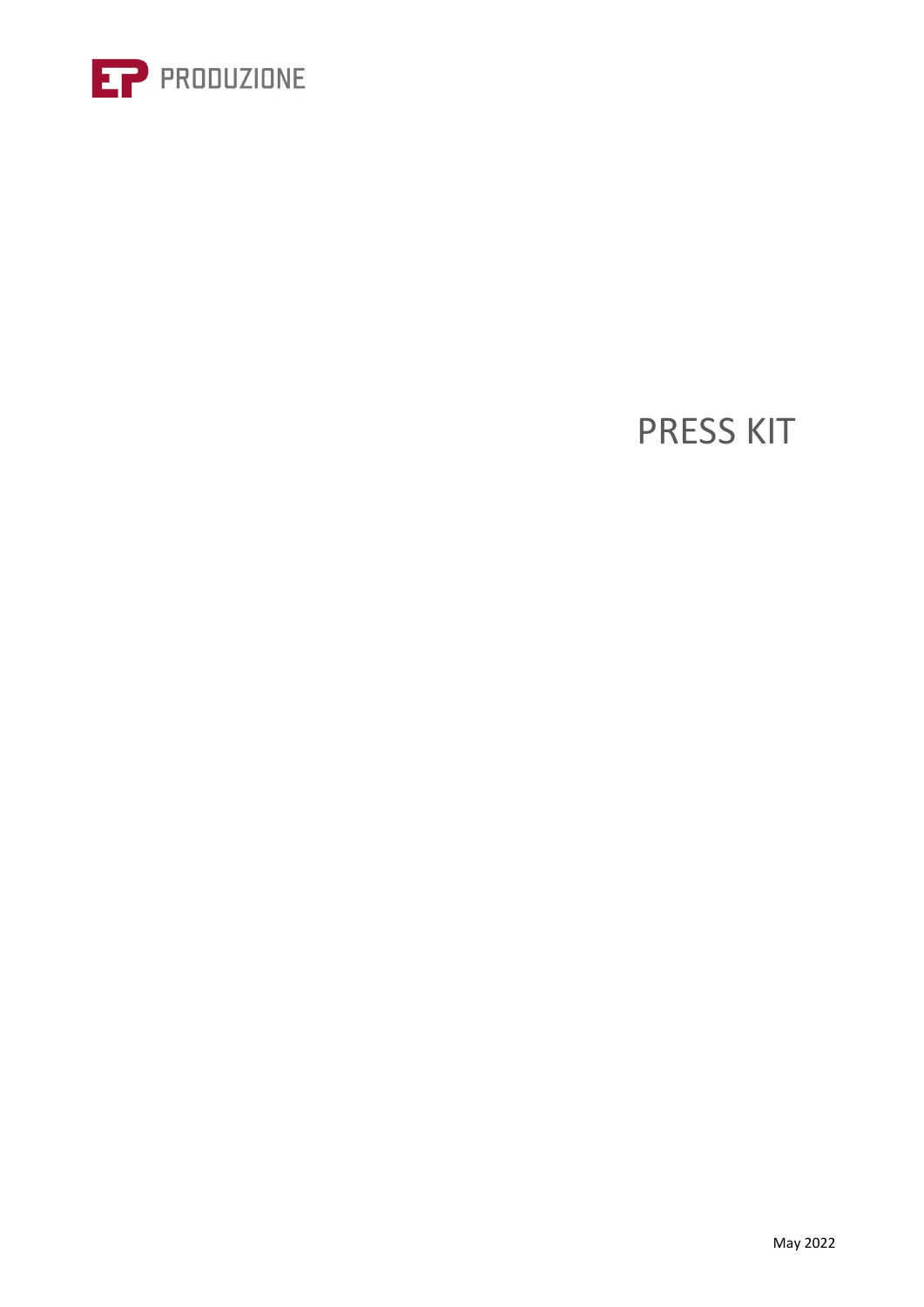

## **1. The Company**

EP Produzione is an EPH Group subsidiary managing the power generation assets in Italy. The Company, the 5° power generation player in the Country, operates a total generation capacity of 4.3 GW through five gasfired power plant and one coal-fired power plant. EP Produzione efficient and high-performance power plants have obtained the EMAS environmental registration, the ISO 14001 environmental certification and have acquired the OHSAS certification for workers' health and safety:

- **Fiume Santo (SS) -** thermoelectric plant powered by two coal-fired generation groups. With a net installed capacity of around 600 MW, it is one of the most important industrial facilities in northwestern Sardinia. The plant is controlled by a monitoring network around the station for measuring ground-level pollutants (sulfur oxides, nitrogen oxides and particulates). The plant is also allowed to burn biomass in co-combustion in the existing coal units.
- **Livorno Ferraris (VC) -** it is a combined cycle plant with a net installed capacity of 805 MW, consisting of two gas turbine units and a steam turbine. The plant, which is owned by EP Produzione Centrale Livorno Ferraris S.p.A. (EP Produzione S.p.A. 75% and BKW Italia S.p.A. 25%), came into operation in 2008 and it is located in the municipality of the same name in the province of Vercelli (Piedmont).
- **Ostiglia (MN) -** located in the province of Mantua (Lombardy), on the left bank of the river Po, Ostiglia power plant has a net installed capacity of 1,137 MW. Three CCGT units (composed of 1 gas turbine and one steam turbine each) are currently in operation since the beginning of 2000s.

**Tavazzano and Montanaso (LO)** - thermoelectric power plant consisting of two combined cycle modules that use only natural gas. It occupies an area of about 70 hectares in the province of Lodi (Lombardy) with a net installed capacity of 1,140 MW.

- **Trapani (TP) -** located in the western part of Sicily, the power plant consists of two open cycle gas fired turbines with a net installed capacity of 213 MW and occupies an area of 9.2 hectares. The power plant was one of the first industrial sites in Sicily EMAS registered. After revamping, the efficiency of the plant has increased and its impact on the environment, while also provided benefits for the stabilization of the power grid, has reduced.
- **Scandale (KR) -** managed by Ergosud, a joint venture between EPH Group and A2A Gencogas S.p.A., it is situated in the central-eastern part of Calabria region. The plant, in operation since 2010, has two combined gas-steam cycles, that can potentially generate together, with a total capacity of 814 MW. It is a state-of-the-art thermal power plant, with a highly efficient and environmentally friendly technology.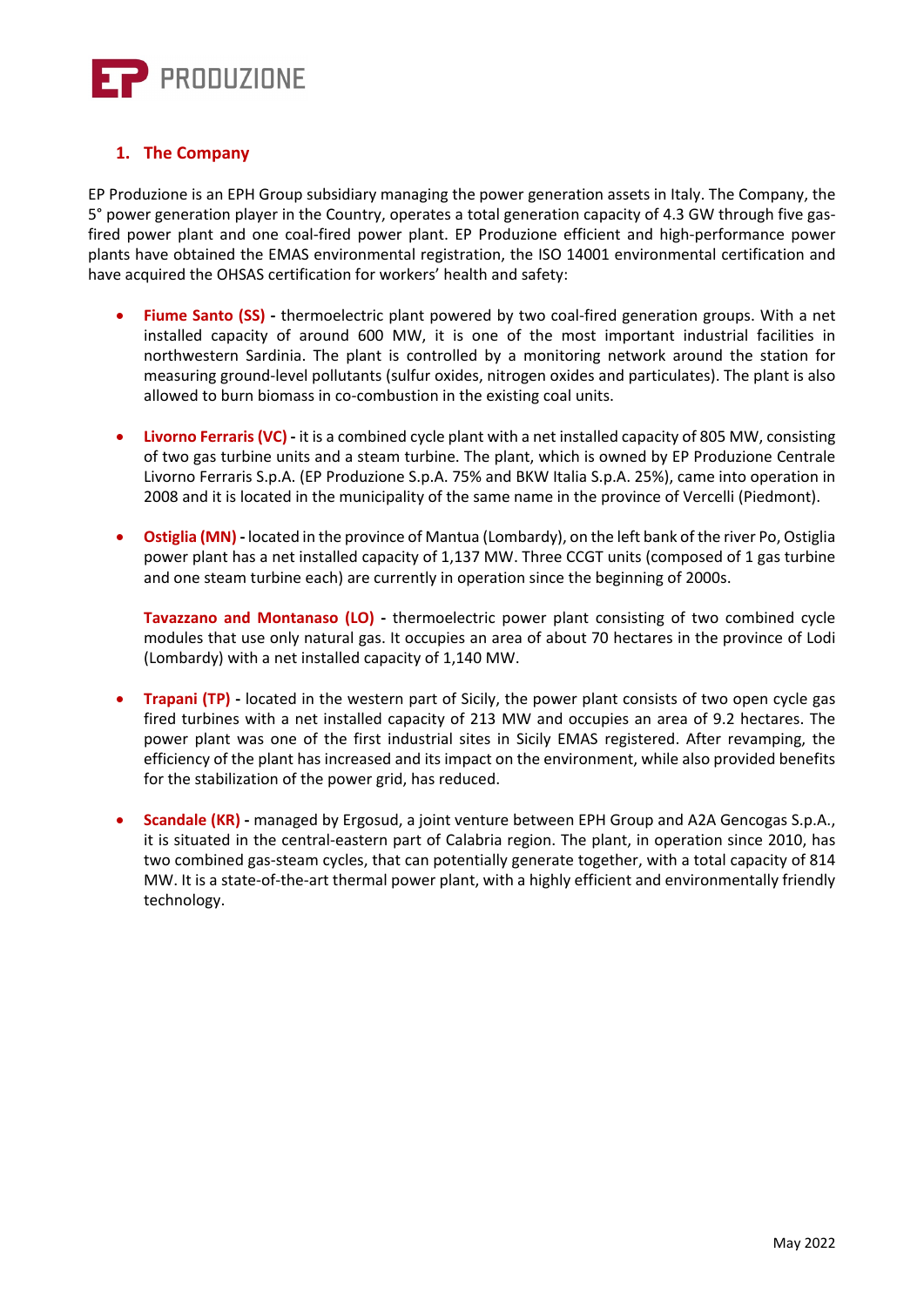

| <b>Power plant</b>            | <b>Fuel</b> | <b>Net Capacity (MW)</b> |
|-------------------------------|-------------|--------------------------|
| Livorno Ferraris <sup>1</sup> | Natural gas | 805                      |
| Tavazzano e Montanaso         | Natural gas | 1,140                    |
| Ostiglia                      | Natural gas | 1,137                    |
| Scandale <sup>2</sup>         | Natural gas | 814                      |
| Trapani                       | Natural gas | 213                      |
| Fiumesanto                    | Carbone     | 599                      |

| Total installed net capacity (MW) | 4.708 |
|-----------------------------------|-------|
| Total operated capacity (MW)      | 4.301 |

#### **2. Board of Management**

The Management of EP Produzione it is composed of:

- **Peter Černák**  Chairman of the Board of Directors of EP Produzione and of EPH Group;
- **Luca Alippi** CEO of EP Produzione;
- **Marek Spurný** Board member of EP Produzione and of EPH Group;
- **Marco Arcelli** Board member of EP Produzione.

### **3. EPH Group**

Energetický a průmyslový holding (EPH) is a leading European energy group that owns and operates assets in the Czech Republic, the Slovak Republic, Germany, Italy, the UK, Ireland, France and Switzerland. EPH is a vertically integrated energy utility covering the complete value chain ranging from highly efficient cogeneration, power and heat generation, natural gas transmission, gas storage, as well as gas, heat and electricity distribution and supply. The scope includes also trading and logistics platforms, gas infrastructure management, and real estate development.

EPH is a monopoly gas distributor in Slovakia and sole power distributor in the region of central Slovakia. It is a market leader in gas and electricity distribution in Slovakia. EPH operates the longest gas transmission route in Europe. It is a leading major operator of district heating infrastructure in the Czech Republic and a market leader in gas storage in the region covering the Czech Republic, Slovakia, and Austria.

EPH comprises of over 70 companies, structured in four pillars: EP Infrastructure, EP Power Europe, EP Logistics International and EP Real Estate.

<sup>&</sup>lt;sup>1</sup> EP Produzione owned capacity: 75%; EP Produzione operated capacity: 100%.

<span id="page-2-1"></span><span id="page-2-0"></span><sup>&</sup>lt;sup>2</sup> EP Produzione owned capacity: 50%; EP Produzione operated capacity: 50%.